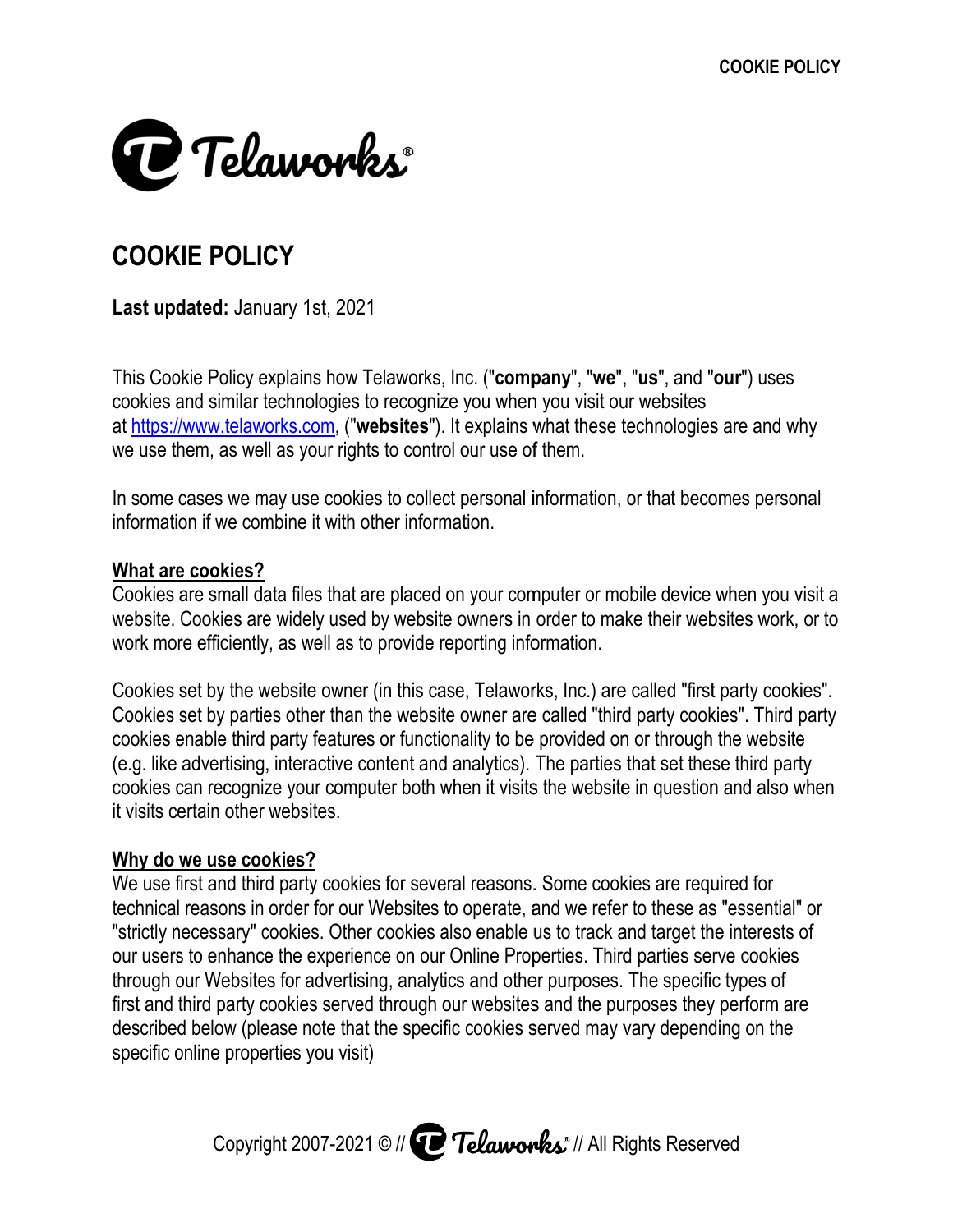# **How can I control cookies? How can**

You have the right to decide whether to accept or reject cookies. You can exercise your cookie rights by setting your preferences in the Cookie Consent Manager. The manager allows you to select which categories of cookies you accept or reject. Essential cookies cannot be rejected as they are strictly necessa cookie consent manager can be found in the notification banner and on our website. If you choose to reject cookies, you may still use our website though your access to some functionality and areas of our website may be restricted. You may also set or amend your web browser controls to accept or refuse cookies. As the means by which you can refuse cookies means by which you can refuse cookies to-browser, you should visit your through your web browser controls vary from browser-to browser's help menu for more information. u have the right to decide whether to accept or reject cookies. You can exercise your<br>ths by setting your preferences in the Cookie Consent Manager. The cookie consent<br>nager allows you to select which categories of cookies choose to reject cookies, you may still use our website though your access to some<br>functionality and areas of our website may be restricted. You may also set or amend your web<br>browser controls to accept or refuse cookies. You have the right to decide whether to accept or reject cookies. You can exe<br>rights by setting your preferences in the Cookie Consent Manager. The cookie<br>manager allows you to select which categories of cookies you accept rights by setting your preferences in the Cookie Consent Manager. The cookies consert and a more precised as they are strictly necessary to provide your web finding conservation conservation conservation conservation conse You may also set or amend your web nager allows you to select which categories of cookies you accept or reject. Esser<br>›kies cannot be rejected as they are strictly necessary to provide you with services<br>›kie consent manager can be found in the notification choose to reject cookies, you may still use our website though your access to some<br>functionality and areas of our website may be restricted. You may also set or amend your web<br>browser controls to accept or refuse cookies. cookies producted and are been considents. The cookies of the right to decide whether to accept or reject cookies. You can exercise your cookies by setting your preferences in the Cookie Consent Manager. The cookie consent okie consent<br>iject. Essentia<br>th services. T<br>ir website. If y<br>s to some<br>or amend you<br>can refuse co<br>uld visit your<br>d advertising.<br>ads.info/choic<br>els.info/choic<br>els.info/choic<br>els.info/choic<br>served<br>us are, or to h<br>us are, or The to reject cookies, you may still use our website though your access to some<br>ality and areas of our website may be restricted. You may also set or amend you<br>controls to accept or refuse cookies. As the means by which you ca You have the right to decide whether to accept or reject cookies. You can exercise your cookie<br>rights by setting your preferences in the Cookie Consent Manager. The cookie consent<br>manager allows you to select which categor also set or amend your wel<br>ich you can refuse cookies

In addition, most advertising networks offer you a way to opt out of targeted advertising.

In addition, most advertising networks offer you a way to opt out of targeted advertising.<br>If you would like to find out more information, please visit <u>http://www.aboutads.info/choices/</u>

# **Essential website cookies: website cookies:**

These cookies are strictly necessary to provide you with services available through our<br>websites and to use some of its features, such as access to secure areas. websites and to use some of its features, such as access to secure areas.

# **Analytics and customization cookies: cookies: customization cookies:**

These cookies collect information that is used either in aggregate form to help us understand to help us understand These cookies collect information that is used either in aggregate form to help us understand<br>how our websites are being used or how effective our marketing campaigns are, or to help us customize our websites for you. bities collect information that is used either in aggregate form to help us understand<br>vebsites are being used or how effective our marketing campaigns are, or to help u<br>experience to the preventing from continuously reapp are, or to help us

# **Advertising cookies:**

These cookies are used to make advertising messages more relevant to you functions like preventing the same ad from continuously reappearing, ensuring that ads are properly displayed for advertisers, and in some cases selecting advertisements that are based on your interests. These cookies are used to make advertising messages more relevant to you. Tl<br>functions like preventing the same ad from continuously reappearing, ensuring t<br>properly displayed for advertisers, and in some cases selecting a ebsites are being used or how effective our marketing campaigns are, or to help us<br>our websites for you.<br>**ng cookies:**<br>kies are used to make advertising messages more relevant to you. They perform<br>ike preventing the same a ake advertising messages more relevant to you. They perform<br>same ad from continuously reappearing, ensuring that ads are<br>sers, and in some cases selecting advertisements that are bas<br>nable you to share pages and content th websites are being used or how effective our marketing campaigns are, or to help us<br>
are our websites for you.<br> **ing cookies:**<br>
okies are used to make advertising messages more relevant to you. They perform<br>
like preventin e cookies are used to make advertising messages more relevant to you. They perform<br>ons like preventing the same ad from continuously reappearing, ensuring that ads are<br>rly displayed for advertisers, and in some cases selec

# **Social networking cookies:**

These cookies are used to enable you to share pages and content that you find interesting on<br>our websites through third party social networking and other websites. These cookies may also<br>be used for advertising purposes.<br><u></u> our websites through third party social networking and other websites. These cookies may also be used for advertising purposes.

# **Unclassified cookies:**

These are cookies that have not yet been categorized. We are in the process of classifying these cookies with the help of their providers. Copyright 2007 2021 © // // All Rights R yet been categorized. We the process of classifying Reserved our websites through third party sc<br>be used for advertising purposes.<br>**Unclassified cookies:**<br>These are cookies that have not ye<br>these cookies with the help of their<br>Copyright 2007-2021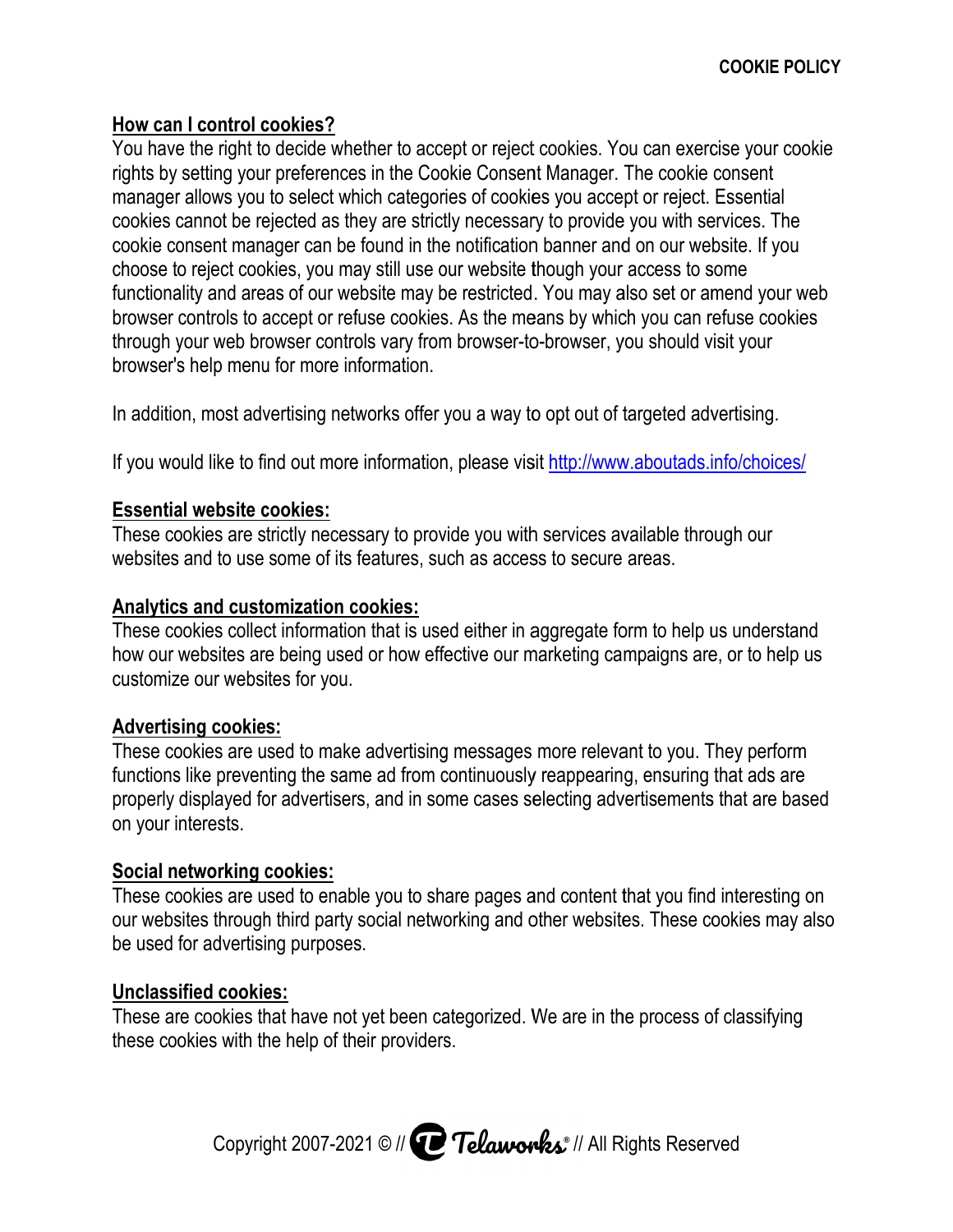## **What about other tracking technologies, like web beacons? beacons? technologies, like**

Cookies are not the only way to recognize or track visitors to a website. We may use other, similar technologies from time to time, like web beacons (sometimes called "tracking pixels" or "clear gifs"). These are tiny graphics files that contain a unique i recognize when someone has visited our websites or opened an e-mail including them. This allows us, for example, to monitor the traffic patterns of users from one page within a website to<br>another, to deliver or communicate with cookies, to understand whether you have come to the<br>website from an online advertis another, to deliver or communicate with cookies, to understand whether you have come to the website from an online advertisement displayed on a third-party website, to improve site website from an online advertisement displayed on a third-party website, to improve site<br>performance, and to measure the success of e-mail marketing campaigns. In many instances, these technologies are re<br>impair their functioning. impair their functioning. website from an online advertisement displayed on a third-party website, to improve site<br>performance, and to measure the success of e-mail marketing campaigns. In many instances,<br>these technologies are reliant on cookies t re not the only way to recognize or track visitors to a website. We may use othe<br>hnologies from time to time, like web beacons (sometimes called "tracking pixel"). These are tiny graphics files that contain a unique identi from time to time, like web beacons (sometimes called "tracking pixels'<br>ire tiny graphics files that contain a unique identifier that enable us to<br>leone has visited our websites or opened an e-mail including them. This<br>le, website from an online advertisement displayed on a third-party website, to improve site<br>performance, and to measure the success of e-mail marketing campaigns. In many instanc<br>these technologies are reliant on cookies to f technologies from time to time, like web beacons (sometimes called "tracking pixels" or is that contain a unique identifier that enable us to<br>r websites or opened an e-mail including them. This<br>affic patterns of users from one page within a website t<br>cookies, to understand whether you have come to the **COOKIE POLICY**<br> **COOKIE POLICY**<br>
The only way to recognize or track visitors to a website. We may use other,<br>
es form time to thine, like web beacons (sometimes called "tracking pixels" or<br>
es re tiny graphics like tho tr Cookies are not the and way to recognize or track visitors to a website We may use other,<br>"clear gifts"). These are thy graphics lifes that contrain a unique identifier that enable is to consider a gifts that contrain a un

# **Do you use flash cookies or l local ocal shared hared objects?**

"LSOs") to, among other things, collect and store information about your use of our services, fraud prevention and for other site operations.

"LSOs") to, among other things, collect and store information about your use of our services,<br>fraud prevention and for other site operations.<br>If you do not want flash cookies stored on your computer, you can adjust the set flash player to block flash cookies storag flash player to block flash cookies storage using the tools contained in the <u>website storag</u><br><u>settings panel</u>. You can also control flash cookies by going to the <u>global storage settings</u> <u>settings panel</u>. You can also control flash cookies by going to the <u>global storage settings</u><br><u>panel</u> and following the instructions (which may include instructions that explain, for example, how to delete existing flash cookies (referred to "information" on the Macromedia site), how to prevent f flash LSOs from being placed on your computer without your being asked, and (for Flash Player 8 and later) how to block of the page you are on at the time). ng flash cookies (referred to "information" on the Macromedia site), from being placed on your computer without your being asked, and later) how to block flash cookies that are not being delivered by the cookies" (also known as local shared objects or<br>nd store information about your use of our services,<br>tions.<br>n your computer, you can adjust the settings of your<br>e using the tools contained in the <u>website storage</u><br>in cooki d following the instructions (which may include instructions that explain, for example,<br>elete existing flash cookies (referred to "information" on the Macromedia site), how to<br>lash LSOs from being placed on your computer w [. You can also control flash cookies by going to the *global storage settings* owing the instructions (which may include instructions that explain, for example, existing flash cookies (referred to "information" on the Mac lash LSOs from being placed on your computer without your being asked, and (for<br>ıyer 8 and later) how to block flash cookies that are not being delivered by the operator

Please note that setting the Flash Player to restrict or limit acceptance of Flash Cookies may Flash Player 8 and later) how to block flash cookies that are not being delivered by the ope<br>of the page you are on at the time).<br>Please note that setting the Flash Player to restrict or limit acceptance of Flash Cookies m applications used in connection with our services or online content. prevent flash LSOs from being placed on your computer without yo<br>Flash Player 8 and later) how to block flash cookies that are not be<br>of the page you are on at the time).<br>Please note that setting the Flash Player to restri how to block flash cookies that are not being delivered by the<br>the time).<br>we Flash Player to restrict or limit acceptance of Flash Cookies<br>tionality of some Flash applications, including, potentially, Fla<br>ection with our s reduce or impede the functionality of some Flash applications, including, potentially, Flash<br>applications used in connection with our services or online content.<br><mark>Do you serve targeted advertising?</mark><br>Third parties may serve that setting the Flash Player to restrict or limit acceptance of Flash Cookies may<br>pede the functionality of some Flash applications, including, potentially, Flash<br>used in connection with our services or online content.<br>**e** 

#### **Do you serve targeted advertising?**

Third parties may serve cookies on your computer or mobile device to serve advertising<br>through our websites. These companies may use information about your visits to this an through our websites in order to provide relevant advertisements about goods and services that you may be interested in. They may also employ technology that is used to measure the effectiveness of advertisements. This can be accomplished by them using cookies or web beacons to collect information about your visits to this and other sites in order to provide relevant advertisements about goods and services of potential interest to you. The information collected through this process does not enable us or them to identify your name, contact details or other details that directly identify you unless you choose to provide these. They may also employ technology that is used to measure the effectiveness of eners. This can be accomplished by them using cookies or web beacons to collect a habout your visits to this and other sites in order to provide parties may serve cookies on your computer or mobile device to serve advertising<br>gh our websites. These companies may use information about your visits to this and oth<br>tes in order to provide relevant advertisements about n. They may also employ technology that is used to measure the effectiveness of<br>ents. This can be accomplished by them using cookies or web beacons to collect<br>about your visits to this and other sites in order to provide r applications used in connection with our services or online content.<br>
<u>Do you serve targeted advertising?</u><br>
Third parties may serve cookies on your computer or mobile device to serve advertising<br>
through our websites. The through our websites. These companies may use information about your visits to this and other<br>websites in order to provide relevant advertisements about goods and services that you may be<br>interested in. They may also emplo mail including them. This<br>one page within a website to<br>ther you have come to the<br>bsite, to improve site<br>paigns. In many instances,<br>so declining cookies will<br>cal shared objects or<br>your use of our services,<br>adjust the settin